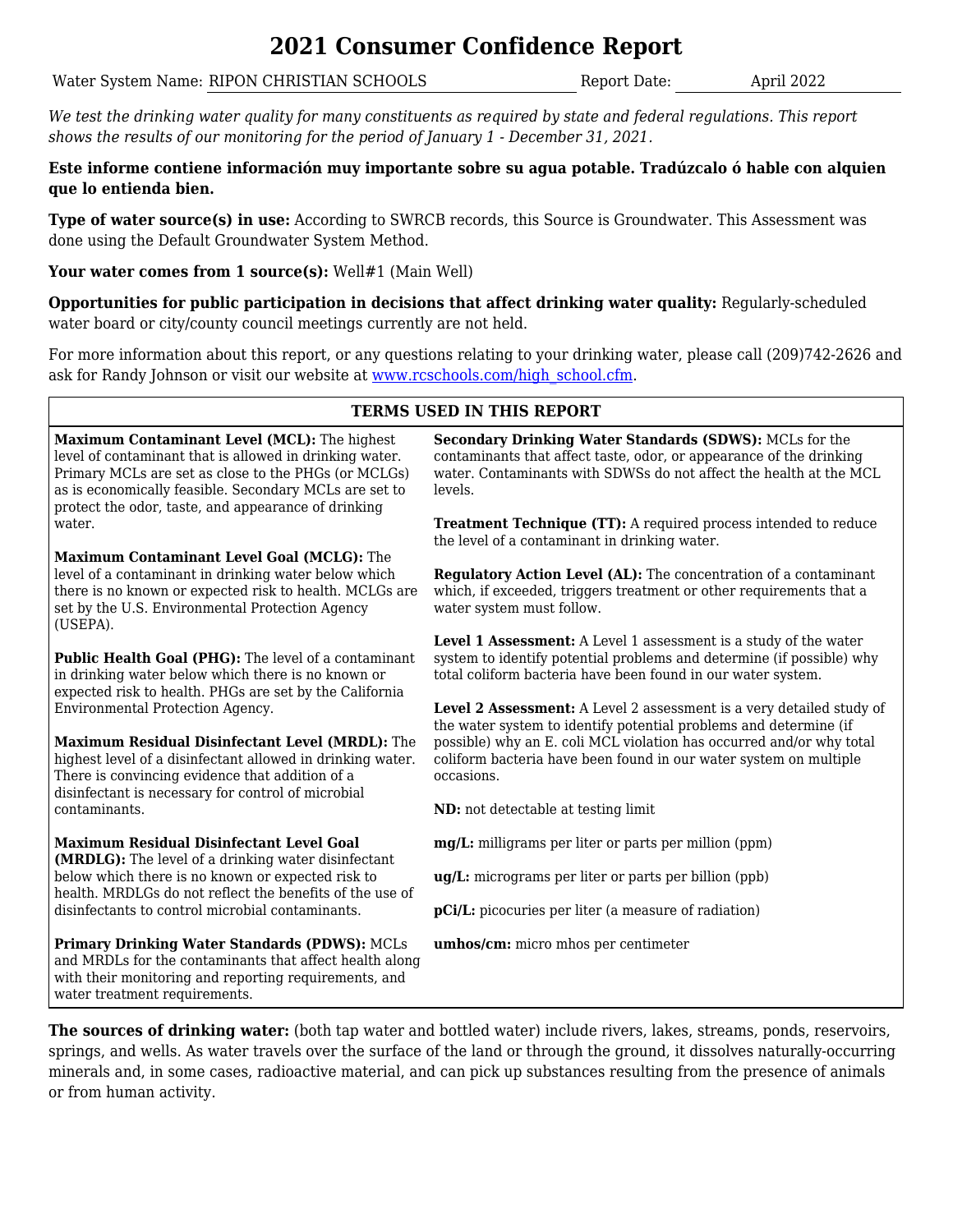### **Contaminants that may be present in source water include:**

- *Microbial contaminants,* such as viruses and bacteria, that may come from sewage treatment plants, septic systems, agricultural livestock operations, and wildlife.
- *Inorganic contaminants,* such as salts and metals, that can be naturally-occurring or result from urban stormwater runoff, industrial or domestic wastewater discharges, oil and gas production, mining, or farming.
- *Pesticides and herbicides,* that may come from a variety of sources such as agriculture, urban stormwater runoff, and residential uses.
- *Organic chemical contaminants,* including synthetic and volatile organic chemicals, that are by-products if industrial processes and petroleum production, and can also come from gas stations, urban stormwater runoff, agricultural application, and septic systems.
- *Radioactive contaminants,* that can be naturally-occurring or be the result of oil and gas production and mining activities.

**In order to ensure that tap water is safe to drink,** the USEPA and the State Water Resource Control Board (State Water Board) prescribe regulations that limit the amount of certain contaminants in water provided by public water systems. State Water Board regulations also establish limits for contaminants in bottled water that provide the same protection for public health.

**Tables 1, 2, 3, 4, 5, 6, 7 and 8 list all of the drinking water contaminants that were detected during the most recent sampling for the constituent.** The presence of these contaminants in the water does not necessarily indicate that the water poses a health risk. The State Water Board allows us to monitor for certain contaminants less than once per year because the concentrations of these contaminants do not change frequently. Some of the data, though representative of the water quality, are more than one year old.

Any violation of MCL, AL or MRDL is highlighted. Additional information regarding the violation is provided later in this report.

| Table 1 - SAMPLING RESULTS SHOWING THE DETECTION OF COLIFORM BACTERIA          |                                  |                               |                                              |  |                                           |  |  |  |  |  |
|--------------------------------------------------------------------------------|----------------------------------|-------------------------------|----------------------------------------------|--|-------------------------------------------|--|--|--|--|--|
| Microbiological<br>$\mathbb I$ Contaminants<br>(complete if bacteria detected) | <b>Highest No. of Detections</b> | No. of Months<br>in Violation | MCL                                          |  | MCLG Typical Sources of                   |  |  |  |  |  |
| Total Coliform Bacteria                                                        | 1/year<br>(2021)                 |                               | no more than 1<br>positive monthly<br>sample |  | Naturally present in the<br>lenvironment. |  |  |  |  |  |

|                                                                                  | Table 2 - SAMPLING RESULTS SHOWING THE DETECTION OF LEAD AND COPPER |                          |                                   |                                         |     |  |                                                                                                                          |  |  |  |  |
|----------------------------------------------------------------------------------|---------------------------------------------------------------------|--------------------------|-----------------------------------|-----------------------------------------|-----|--|--------------------------------------------------------------------------------------------------------------------------|--|--|--|--|
| Lead and Copper<br>complete if lead or<br>copper detected in<br>last sample set) | Sample Date                                                         | No. of<br><b>Samples</b> | 90th percentile<br>level detected | <b>No. Sites</b><br><b>Exceeding AL</b> |     |  | AL PHG Typical Sources of Contaminant                                                                                    |  |  |  |  |
| $\Box$ Copper $(mg/L)$                                                           | (2019)                                                              |                          | 0.24                              |                                         | 1.3 |  | Internal corrosion of household<br>plumbing systems; erosion of<br>natural deposits; leaching from<br>wood preservatives |  |  |  |  |

|                                                              | <b>Table 3 - SAMPLING RESULTS FOR SODIUM AND HARDNESS</b> |                                     |                                      |            |                      |                                                                                                                               |  |  |  |  |  |  |
|--------------------------------------------------------------|-----------------------------------------------------------|-------------------------------------|--------------------------------------|------------|----------------------|-------------------------------------------------------------------------------------------------------------------------------|--|--|--|--|--|--|
| Chemical or<br><b>I</b> Constituent<br>(and reporting units) | Sample Date                                               | Average<br>Level<br><b>Detected</b> | <b>Range of</b><br><b>Detections</b> | <b>MCL</b> | <b>PHG</b><br>(MCLG) | <b>Typical Sources of Contaminant</b>                                                                                         |  |  |  |  |  |  |
| $\mathsf{Sodium}\left(\frac{mg}{L}\right)$                   | (2017)                                                    | 43                                  | n/a                                  | none       | none                 | Salt present in the water and is generally<br>naturally occurring                                                             |  |  |  |  |  |  |
| Hardness (mg/L)                                              | (2017)                                                    | 341                                 | n/a                                  | none       | none                 | Sum of polyvalent cations present in the<br>water, generally magnesium and<br>calcium, and are usually naturally<br>occurring |  |  |  |  |  |  |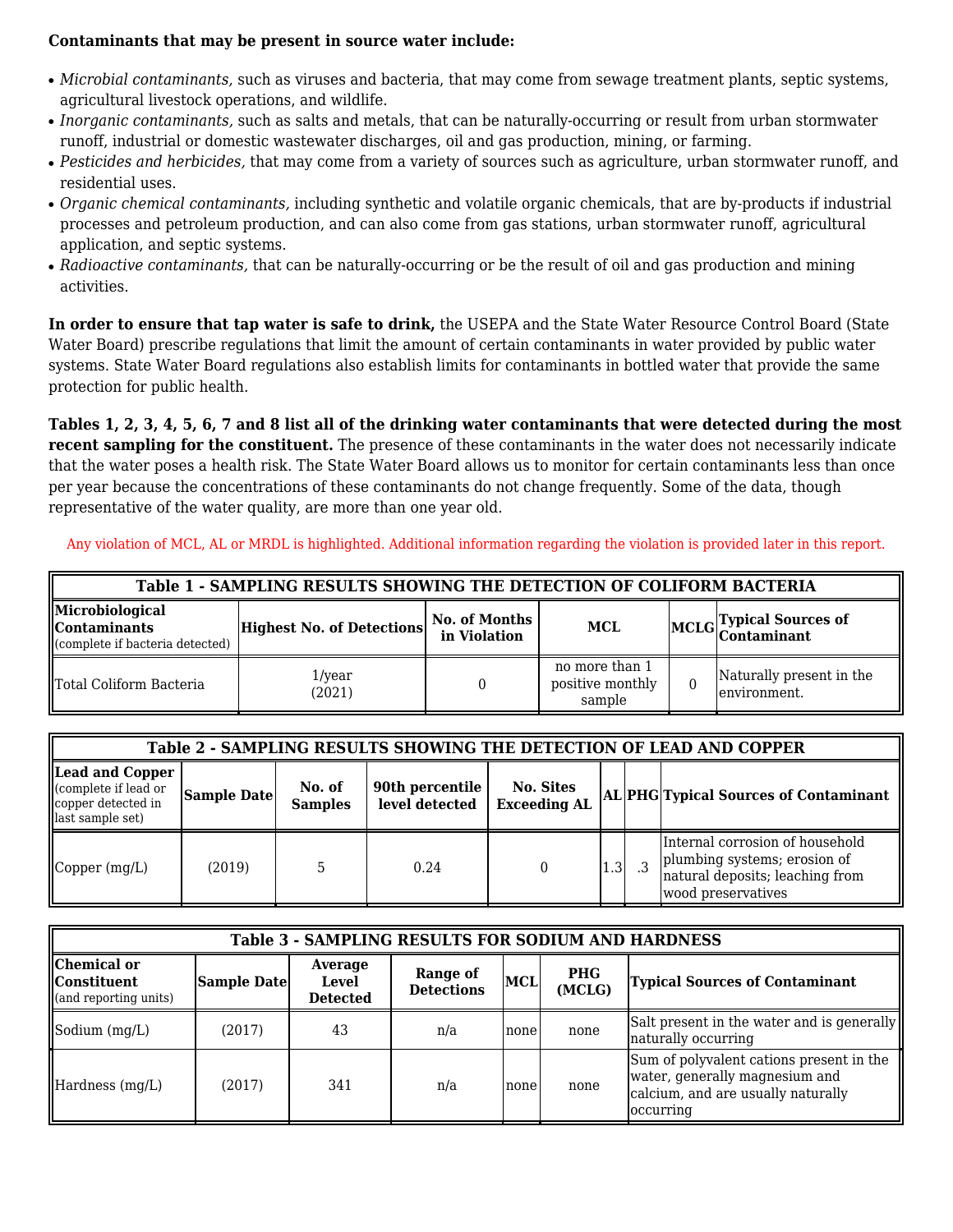|                                                         |             |                                     |                                      |                      |                                 | Table 4 - DETECTION OF CONTAMINANTS WITH A PRIMARY DRINKING WATER STANDARD                                                                                                                                  |
|---------------------------------------------------------|-------------|-------------------------------------|--------------------------------------|----------------------|---------------------------------|-------------------------------------------------------------------------------------------------------------------------------------------------------------------------------------------------------------|
| <b>Chemical or Constituent</b><br>(and reporting units) | Sample Date | Average<br>Level<br><b>Detected</b> | <b>Range of</b><br><b>Detections</b> | <b>MCL</b><br>[MRDL] | <b>PHG</b><br>(MCLG)<br>[MRDLG] | <b>Typical Sources of</b><br><b>Contaminant</b>                                                                                                                                                             |
| Arsenic (ug/L)                                          | (2021)      | 5                                   | n/a                                  | 10                   | 0.004                           | Erosion of natural deposits; runoff<br>from orchards, glass and<br>electronics production wastes                                                                                                            |
| Barium (mg/L)                                           | (2021)      | 0.24                                | n/a                                  | 1                    | $\overline{2}$                  | Discharge from oil drilling wastes<br>and from metal refineries; erosion<br>of natural deposits                                                                                                             |
| Hexavalent Chromium (ug/L)                              | (2017)      | 4.5                                 | n/a                                  |                      | 0.02                            | Discharge from electroplating<br>factories, leather tanneries, wood<br>preservation, chemical synthesis,<br>refractory production, and textile<br>manufacturing facilities; erosion<br>of natural deposits. |
| Nitrate as N (mg/L)                                     | (2021)      | 7.7                                 | $7.6 - 7.7$                          | 10                   | 10                              | Runoff and leaching from fertilizer<br>use; leaching from septic tanks<br>and sewage; erosion of natural<br>deposits                                                                                        |
| Nitrate + Nitrite as $N$ (mg/L)                         | (2017)      | 7.7                                 | n/a                                  | 10                   | 10                              | Runoff and leaching from fertilizer<br>use; leaching from septic tanks<br>and sewage; erosion of natural<br>deposits                                                                                        |
| Gross Alpha (pCi/L)                                     | (2021)      | 15.8                                | $10.9 - 25.5$                        | 15                   | (0)                             | Erosion of natural deposits.                                                                                                                                                                                |
| cis-1,2-Dichloroethylene<br>(ug/L)                      | (2021)      | 5.4                                 | $4.3 - 5.8$                          | 6                    | 100                             | Discharge from industrial<br>chemical factories; major<br>biodegradation byproduct of TCE<br>and PCE groundwater<br>contamination                                                                           |
| Trichloroethylene (TCE)<br>(ug/L)                       | (2021)      | 2.7                                 | $2.4 - 2.8$                          | 5                    | 1.7                             | Discharge from metal degreasing<br>sites and other factories                                                                                                                                                |
| Total Radium 228 (pCi/L)                                | (2021)      | <b>ND</b>                           | ND - 0.684                           | none                 | n/a                             | Erosion of natural deposits                                                                                                                                                                                 |
| Uranium (pCi/L)                                         | (2021)      | 13                                  | $7.45 - 16.6$                        | 20                   | 0.43                            | Erosion of natural deposits                                                                                                                                                                                 |

|                                                               | Table 5 - DETECTION OF CONTAMINANTS WITH A SECONDARY DRINKING WATER STANDARD |                                     |                               |      |                      |                                                                |  |  |  |  |  |
|---------------------------------------------------------------|------------------------------------------------------------------------------|-------------------------------------|-------------------------------|------|----------------------|----------------------------------------------------------------|--|--|--|--|--|
| Chemical or<br><b>I</b> IConstituent<br>(and reporting units) | Sample Date                                                                  | Average<br>Level<br><b>Detected</b> | Range of<br><b>Detections</b> | MCL  | <b>PHG</b><br>(MCLG) | <b>Typical Sources of Contaminant</b>                          |  |  |  |  |  |
| Chloride(mg/L)                                                | (2017)                                                                       | 97                                  | n/a                           | 500  | n/a                  | Runoff/leaching from natural deposits;<br>lseawater influence  |  |  |  |  |  |
| Specific Conductance<br>$\mathbf{u}$ (umhos/cm)               | (2017)                                                                       | 937                                 | n/a                           | 1600 | n/a                  | Substances that form ions when in<br>water; seawater influence |  |  |  |  |  |
| $\blacksquare$ Sulfate $(mg/L)$                               | (2017)                                                                       | 43.8                                | n/a                           | 500  | n/a                  | Runoff/leaching from natural deposits;<br>industrial wastes    |  |  |  |  |  |
| Total Dissolved Solids<br>$\lfloor$ (mg/L)                    | (2017)                                                                       | 520                                 | n/a                           | 1000 | n/a                  | Runoff/leaching from natural deposits                          |  |  |  |  |  |

|                                                                         | <b>Table 6 - DETECTION OF UNREGULATED CONTAMINANTS</b> |                           |                               |                                     |                                                                                      |  |  |  |  |  |  |
|-------------------------------------------------------------------------|--------------------------------------------------------|---------------------------|-------------------------------|-------------------------------------|--------------------------------------------------------------------------------------|--|--|--|--|--|--|
| Chemical or<br><b>Constituent</b><br>$\mathbf{u}$ (and reporting units) |                                                        | Sample Date Average Level | Range of<br><b>Detections</b> | <b>Notification</b><br><b>Level</b> | <b>Typical Sources of Contaminant</b>                                                |  |  |  |  |  |  |
| Vanadium (ug/L)                                                         | (2021)                                                 | 28                        | n/a                           | 50                                  | Vanadium exposures resulted in<br>developmental and reproductive<br>effects in rats. |  |  |  |  |  |  |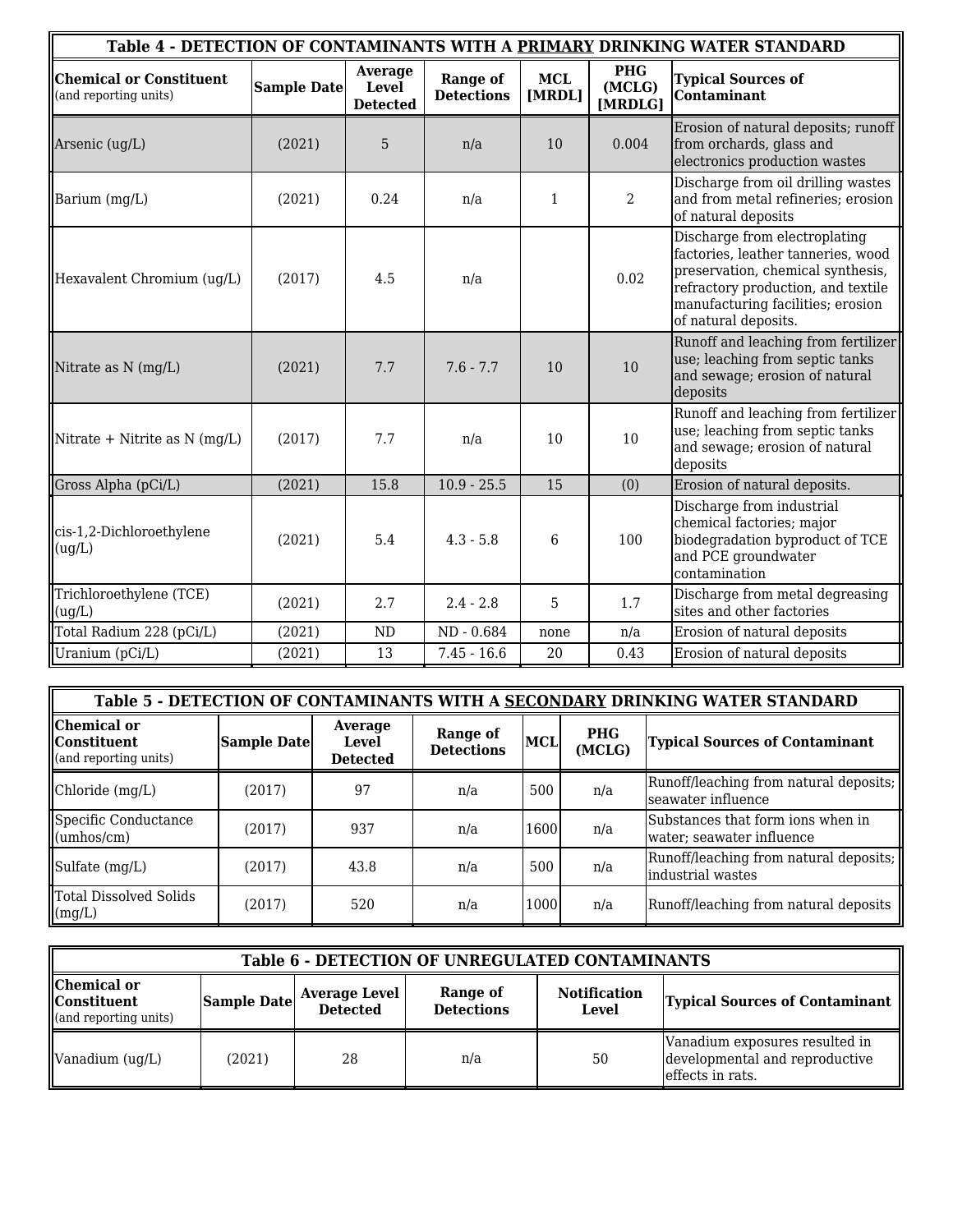|                                                              | <b>Table 7 - ADDITIONAL DETECTIONS</b> |                                         |                               |                           |                                                 |  |  |  |  |  |  |  |
|--------------------------------------------------------------|----------------------------------------|-----------------------------------------|-------------------------------|---------------------------|-------------------------------------------------|--|--|--|--|--|--|--|
| Chemical or Constituent Sample Date<br>(and reporting units) |                                        | <b>Average Level</b><br><b>Detected</b> | Range of<br><b>Detections</b> | <b>Notification Level</b> | <b>Typical Sources of</b><br><b>Contaminant</b> |  |  |  |  |  |  |  |
| $\alpha$ calcium $(mg/L)$                                    | (2017)                                 | 92                                      | n/a                           | n/a                       | ln/a                                            |  |  |  |  |  |  |  |
| Magnesium (mg/L)                                             | (2017)                                 | 27                                      | n/a                           | n/a                       | ln/a                                            |  |  |  |  |  |  |  |
| $\vert$ pH (units)                                           | (2017)                                 | 7.6                                     | n/a                           | n/a                       | ln/a                                            |  |  |  |  |  |  |  |
| Alkalinity (mg/L)                                            | (2017)                                 | 250                                     | n/a                           | n/a                       | ln/a                                            |  |  |  |  |  |  |  |
| Aggressiveness Index                                         | (2017)                                 | 12.4                                    | n/a                           | n/a                       | ln/a                                            |  |  |  |  |  |  |  |
| Langelier Index                                              | (2017)                                 | 0.5                                     | n/a                           | n/a                       | ln/a                                            |  |  |  |  |  |  |  |

|                                                                         | Table 8 - DETECTION OF DISINFECTANT/DISINFECTANT BYPRODUCT RULE |                                            |                               |               |                      |    |                                                         |  |  |  |  |
|-------------------------------------------------------------------------|-----------------------------------------------------------------|--------------------------------------------|-------------------------------|---------------|----------------------|----|---------------------------------------------------------|--|--|--|--|
| Chemical or<br><b>Constituent</b><br>$\mathbf{u}$ (and reporting units) | <b>Sample Date</b>                                              | Average<br><b>Level</b><br><b>Detected</b> | Range of<br><b>Detections</b> | MCL<br>(MRDL) | <b>PHG</b><br>(MCLG) |    | Violation Typical Sources of                            |  |  |  |  |
| Chlorine (mg/L)                                                         | (2021)                                                          | 0.00                                       | n/a                           | 4.0           | 4.0                  | No | Drinking water<br>disinfectant added for<br>ltreatment. |  |  |  |  |

# **Additional General Information on Drinking Water**

Drinking water, including bottled water, may reasonably be expected to contain at least small amounts if some contaminants. The presence of contaminants does not necessarily indicate that the water poses a health risk. More information about contaminants and potential health effects can be obtained by calling the USEPA's Safe Drinking Water Hotline (1-800-426-4791).

Some people may be more vulnerable to contaminants in drinking water than the general population. Immunocompromised persons such as persons with cancer undergoing chemotherapy, persons who have undergone organ transplants, people with HIV/AIDS or other immune system disorders, some elderly, and infants can be particularly at risk from infections. These people should seek advice about drinking water from their health care providers. USEPA/Centers for Disease Control (CDC) guidelines on appropriate means to lessen the risk of infection by *Cryptosporidium* and other microbial contaminants are available from the Safe Drinking Water Hotline (1-800-426- 4791).

Lead Specific Language for Community Water Systems: If present, elevated levels of lead can cause serious health problems, especially for pregnant women and young children. Lead in drinking water is primarily from materials and components associated with the service lines and home plumbing. *Ripon Christian Schools* is responsible for providing high quality drinking water, but cannot control the variety of materials used in plumbing components. When your water has been sitting for several hours, you can minimize the potential for lead exposure by flushing your tap for 30 seconds to 2 minutes before using water for drinking or cooking. If you a[re concerned about lead i](http://www.epa.gov/safewater/lead)n your water, you may wish to have your water tested. Information on lead in drinking water, testing methods, and steps you can take to minimize exposure is available from the Safe Drinking Water Hotline or at http://www.epa.gov/lead.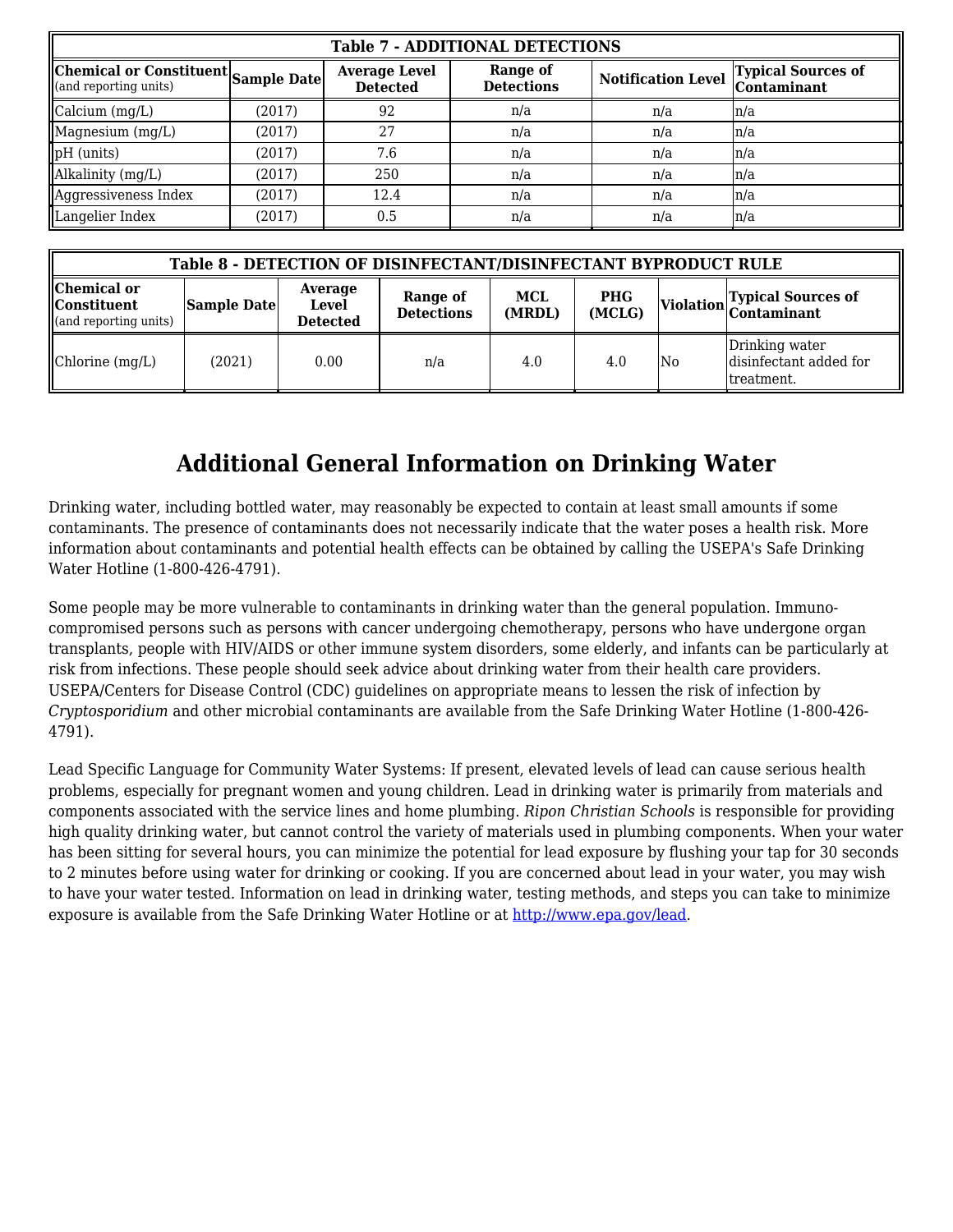# **Summary Information for Violation of a MCL, MRDL, AL, TT, or Monitoring and Reporting Requirement**

|                         | VIOLATION OF A MCL, MRDL, AL, TT, OR MONITORING AND REPORTING REQUIREMENT |                 |                                                                   |                                                                                                                                                                                                                                                                                                                                                                                                                                                                                                                                                                                                                     |
|-------------------------|---------------------------------------------------------------------------|-----------------|-------------------------------------------------------------------|---------------------------------------------------------------------------------------------------------------------------------------------------------------------------------------------------------------------------------------------------------------------------------------------------------------------------------------------------------------------------------------------------------------------------------------------------------------------------------------------------------------------------------------------------------------------------------------------------------------------|
| <b>Violation</b>        | <b>Explanation</b>                                                        | <b>Duration</b> | <b>Actions Taken To</b><br><b>Correct the</b><br><b>Violation</b> | <b>Health Effects Language</b>                                                                                                                                                                                                                                                                                                                                                                                                                                                                                                                                                                                      |
| Total Coliform Bacteria |                                                                           |                 |                                                                   | Coliforms are bacteria that<br>are naturally present in the<br>environment and are used as<br>an indicator that other,<br>potentially harmful,<br>waterborne pathogens may<br>be present or that a potential<br>pathway exists through<br>which contamination may<br>enter the drinking water<br>distribution system. We<br>found coliforms indicating<br>the need to look for potential<br>problems in water treatment<br>or distribution. When this<br>occurs, we are required to<br>conduct assessment(s) to<br>identify problems and to<br>correct any problems that<br>were found during these<br>assessments. |
| Gross Alpha             |                                                                           |                 |                                                                   | Certain minerals are<br>radioactive and may emit a<br>form of radiation known as<br>alpha radiation. Some people<br>who drink water containing<br>alpha emitters in excess of<br>the MCL over many years<br>may have an increased risk<br>of getting cancer.                                                                                                                                                                                                                                                                                                                                                        |

**About your Arsenic:** For Arsenic detected above 5 ug/L (50% of the MCL) but below 10 ug/L: While your drinking water meets the federal and state standard for arsenic, it does contain low levels of arsenic. The arsenic standard balances the current understanding of arsenic's possible health effects against the costs of removing arsenic from drinking water. The U.S. Environmental Protection Agency continues to research the health effects of low levels of arsenic, which is a mineral known to cause cancer in humans at high concentrations and is linked to other health effects such as skin damage and circulatory problems.

**About your Nitrate as N:** Nitrate above 5 mg/L as nitrogen (50 percent of the MCL), but below 10 mg/L as nitrogen (the MCL); Nitrate in drinking water at levels above 10 mg/L is a health risk for infants of less than six months of age. Such nitrate levels in drinking water can interfere with the capacity of the infant's blood to carry oxygen, resulting in a serious illness; symptoms include shortness of breath and blueness of the skin. Nitrate levels above 10 mg/L may also affect the ability of the blood to carry oxygen in other individuals, such as pregnant women and those with certain specific enzyme deficiencies. If you are caring for an infant, or you are pregnant, you should ask advice from your health care provider.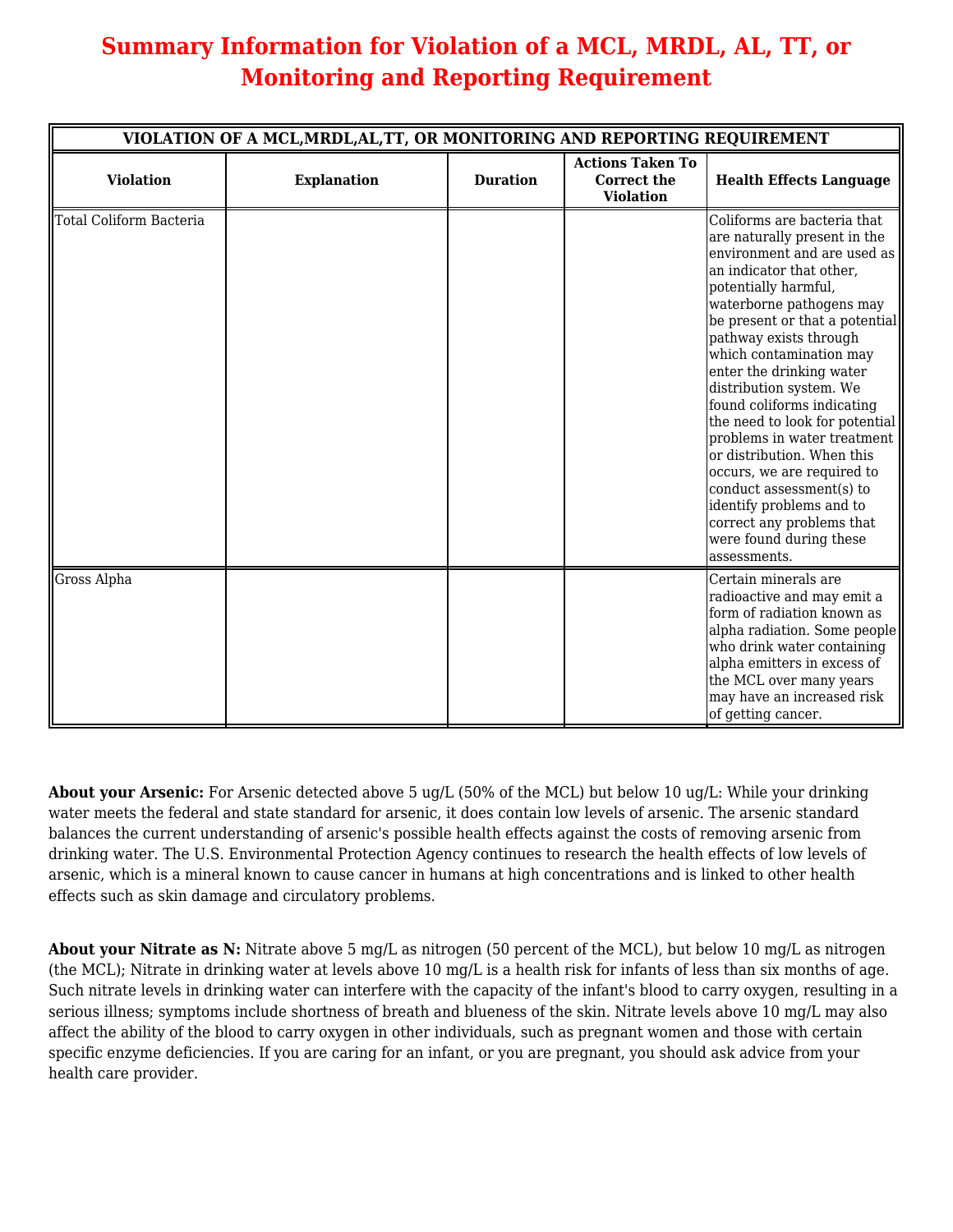# **2021 Consumer Confidence Report**

## **Drinking Water Assessment Information**

### **Assessment Information**

A source water assessment was conducted for the WELL#1 (MAIN WELL) of the RIPON CHRISTIAN SCHOOLS water system in May, 2002.

Well#1 (Main Well) - is considered most vulnerable to the following activities not associated with any detected contaminants: Housing - high density [>1 house/0.5 acres]

#### **Discussion of Vulnerability**

There have been no contaminants detected in the water supply, however the source is still considered vulnerable to activities located near the drinking water source.

### **Acquiring Information**

A copy of the complete assessment may be viewed at: San Joaquin County Environmental Health Department 304 E. Weber Ave, 3rd Floor Stockton, CA 95202

You may request a summary of the assessment be sent to you by contacting: Small Public Water Systems SJ Co Environmental Health Department (209) 468-3420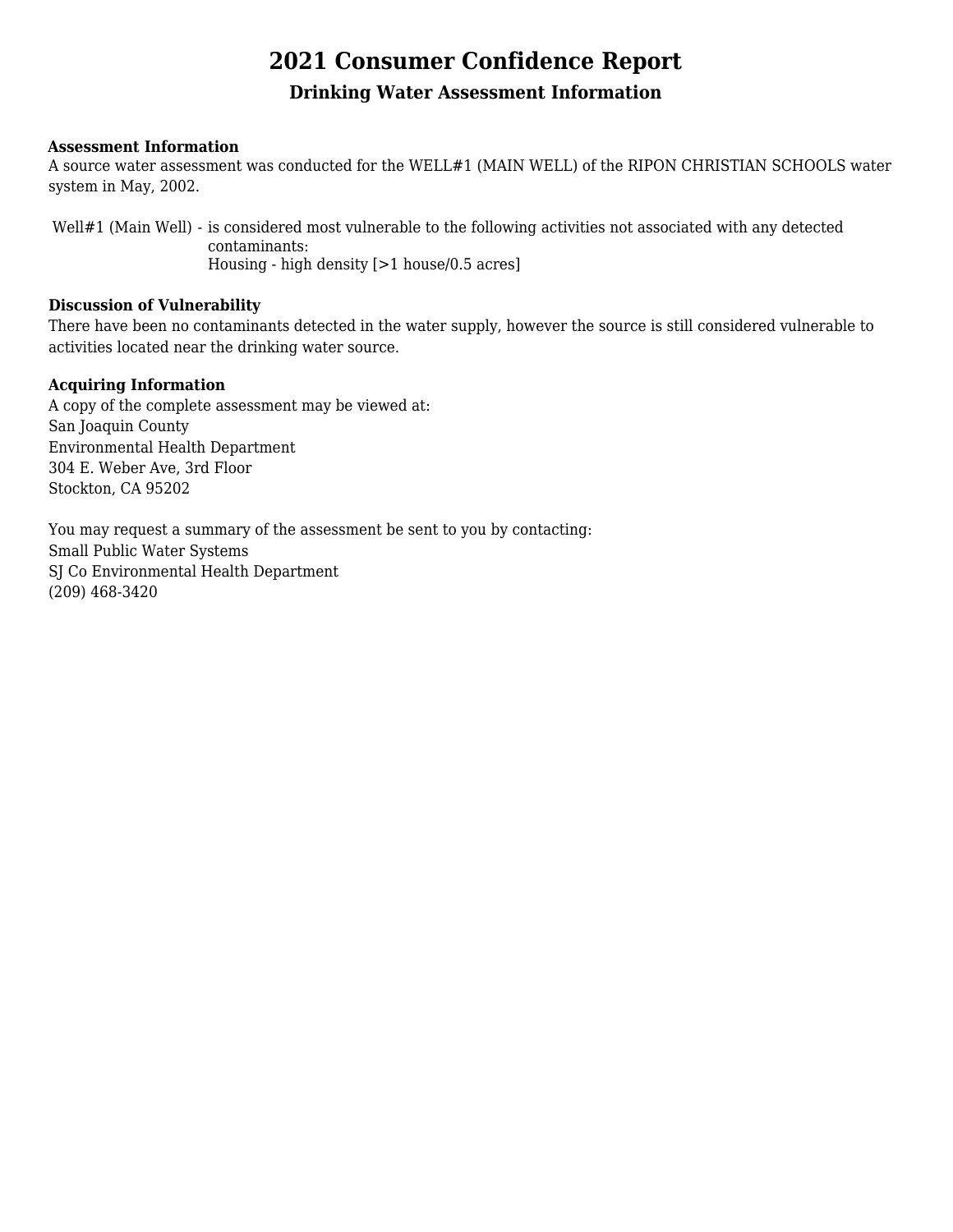# **Ripon Christian Schools Analytical Results By FGL - 2021**

|                                | MICROBIOLOGICAL CONTAMINANTS |              |             |               |            |                |               |                   |           |  |  |
|--------------------------------|------------------------------|--------------|-------------|---------------|------------|----------------|---------------|-------------------|-----------|--|--|
|                                |                              | <b>Units</b> | <b>MCLG</b> | <b>CA-MCL</b> | <b>PHG</b> | <b>Sampled</b> | <b>Result</b> | Avg.<br>Result(a) | Range (b) |  |  |
| Total Coliform Bacteria        |                              |              | $\Omega$    | 5%            | n/a        |                |               | $\Omega$          |           |  |  |
| After Pressure Tank            | STK2134481-4                 |              |             |               |            | 2021-04-08     | < 1.0         |                   |           |  |  |
| After Pressure Tank            | STK2133443-3                 |              |             |               |            | 2021-03-11     | < 1.0         |                   |           |  |  |
| East Side Bldg #1 exterior fau | STK2157503-1                 |              |             |               |            | 2021-12-10     | Absent        |                   |           |  |  |
| East Side Bldg #1 exterior fau | STK2155937-1                 |              |             |               |            | 2021-11-05     | Absent        |                   |           |  |  |
| East Side Bldg #1 exterior fau | STK2154442-1                 |              |             |               |            | 2021-10-11     | Absent        |                   |           |  |  |
| East Side Bldg #1 exterior fau | STK2153439-1                 |              |             |               |            | 2021-09-20     | Absent        |                   |           |  |  |
| East Side Bldg #1 exterior fau | STK2151858-1                 |              |             |               |            | 2021-08-19     | Absent        |                   |           |  |  |
| East Side Bldg #1 exterior fau | STK2139246-1                 |              |             |               |            | 2021-07-07     | Absent        |                   |           |  |  |
| East Side Bldg #1 exterior fau | STK2137901-1                 |              |             |               |            | 2021-06-07     | Absent        |                   |           |  |  |
| East Side Bldg #1 exterior fau | STK2136843-1                 |              |             |               |            | 2021-05-17     | Absent        |                   |           |  |  |
| East Side Bldg #1 exterior fau | STK2134481-1                 |              |             |               |            | 2021-04-08     | < 1.0         |                   |           |  |  |
| East Side Bldg #1 exterior fau | STK2134481-2                 |              |             |               |            | 2021-04-08     | < 1.0         |                   |           |  |  |
| East Side Bldg #1 exterior fau | STK2133443-1                 |              |             |               |            | 2021-03-11     | < 1.0         |                   |           |  |  |
| East Side Bldg #1 exterior fau | STK2133294-1                 |              |             |               |            | 2021-03-10     | Present       |                   |           |  |  |
| East Side Bldg #1 exterior fau | STK2132192-1                 |              |             |               |            | 2021-02-16     | Absent        |                   |           |  |  |
| East Side Bldg #1 exterior fau | STK2130027-1                 |              |             |               |            | 2021-01-04     | Absent        |                   |           |  |  |
| East Side Bldg #5              | STK2134481-3                 |              |             |               |            | 2021-04-08     | < 1.0         |                   |           |  |  |
| East Side Bldg #5 Exterior HB  | STK2133443-2                 |              |             |               |            | 2021-03-11     | < 1.0         |                   |           |  |  |

| <b>LEAD AND COPPER RULE</b> |               |              |             |               |            |                |               |                    |           |  |  |  |
|-----------------------------|---------------|--------------|-------------|---------------|------------|----------------|---------------|--------------------|-----------|--|--|--|
|                             |               | <b>Units</b> | <b>MCLG</b> | <b>CA-MCL</b> | <b>PHG</b> | <b>Sampled</b> | <b>Result</b> | 90th<br>Percentile | # Samples |  |  |  |
| Copper                      |               | mq/L         |             | 1.3           | د.         |                |               | 0.235              |           |  |  |  |
| High School RR              | STK1953983-1  | mg/L         |             |               |            | 2019-09-20     | 0.20          |                    |           |  |  |  |
| Maple 1 Outside             | STK1953983-5  | mg/L         |             |               |            | 2019-09-20     | ND            |                    |           |  |  |  |
| Maple 2 Outside             | ISTK1953983-4 | mq/L         |             |               |            | 2019-09-20     | ND            |                    |           |  |  |  |
| Maple 3 Outside             | STK1953983-3  | mg/L         |             |               |            | 2019-09-20     | 0.21          |                    |           |  |  |  |
| Middle School Girls Locker  | ISTK1953983-2 | mg/L         |             |               |            | 2019-09-20     | 0.26          |                    |           |  |  |  |

|                    | <b>SAMPLING RESULTS FOR SODIUM AND HARDNESS</b> |       |      |               |            |                |        |                   |                   |  |  |  |
|--------------------|-------------------------------------------------|-------|------|---------------|------------|----------------|--------|-------------------|-------------------|--|--|--|
|                    |                                                 | Units | MCLG | <b>CA-MCL</b> | <b>PHG</b> | <b>Sampled</b> | Result | Avg.<br>Result(a) | Range (b) $\vert$ |  |  |  |
| <b>Sodium</b>      |                                                 | mg/L  |      | none          | none       |                |        | 43                | $43 - 43$         |  |  |  |
| Well#1 (Main Well) | STK1739061-1                                    | mg/L  |      |               |            | 2017-07-19     | 43     |                   |                   |  |  |  |
| Hardness           |                                                 | mg/L  |      | none          | none       |                |        | 341               | $341 - 341$       |  |  |  |
| Well#1 (Main Well) | STK1739061-1                                    | mg/L  |      |               |            | 2017-07-19     | 341    |                   |                   |  |  |  |

| PRIMARY DRINKING WATER STANDARDS (PDWS) |              |              |             |               |            |                |        |                   |               |  |  |
|-----------------------------------------|--------------|--------------|-------------|---------------|------------|----------------|--------|-------------------|---------------|--|--|
|                                         |              | <b>Units</b> | <b>MCLG</b> | <b>CA-MCL</b> | <b>PHG</b> | <b>Sampled</b> | Result | Avg.<br>Result(a) | Range (b)     |  |  |
| llArsenic                               |              | ug/L         |             | 10            | 0.004      |                |        | 5.                | $5 - 5$       |  |  |
| Well#1 (Main Well)                      | STK2137899-1 | ug/L         |             |               |            | 2021-06-07     | 5      |                   |               |  |  |
| $\ $ Barium                             |              | mq/L         | 2           |               | 2          |                |        | 0.24              | $0.24 - 0.24$ |  |  |
| Well#1 (Main Well)                      | STK2137899-1 | mq/L         |             |               |            | 2021-06-07     | 0.24   |                   |               |  |  |
| Hexavalent Chromium                     |              | ug/L         |             |               | 0.02       |                |        | 4.5               | $4.5 - 4.5$   |  |  |
| Well#1 (Main Well)                      | STK1739061-1 | uq/L         |             |               |            | 2017-07-19     | 4.5    |                   |               |  |  |
| llNitrate as N                          |              | mq/L         |             | 10            | 10         |                |        | 7.7               | $7.61 - 7.7$  |  |  |
| Well#1 (Main Well)                      | STK2157502-1 | mq/L         |             |               |            | 2021-12-10     | 7.7    |                   |               |  |  |
| Well#1 (Main Well)                      | STK2153370-1 | mg/L         |             |               |            | 2021-09-20     | 7.61   |                   |               |  |  |
| Well#1 (Main Well)                      | STK2137899-1 | mg/L         |             |               |            | 2021-06-07     | 7.7    |                   |               |  |  |
| Well#1 (Main Well)                      | STK2133219-1 | mq/L         |             |               |            | 2021-03-10     | 7.7    |                   |               |  |  |
| Nitrate + Nitrite as N                  |              | mq/L         |             | 10            | 10         |                |        | 7.7               | $7.7 - 7.7$   |  |  |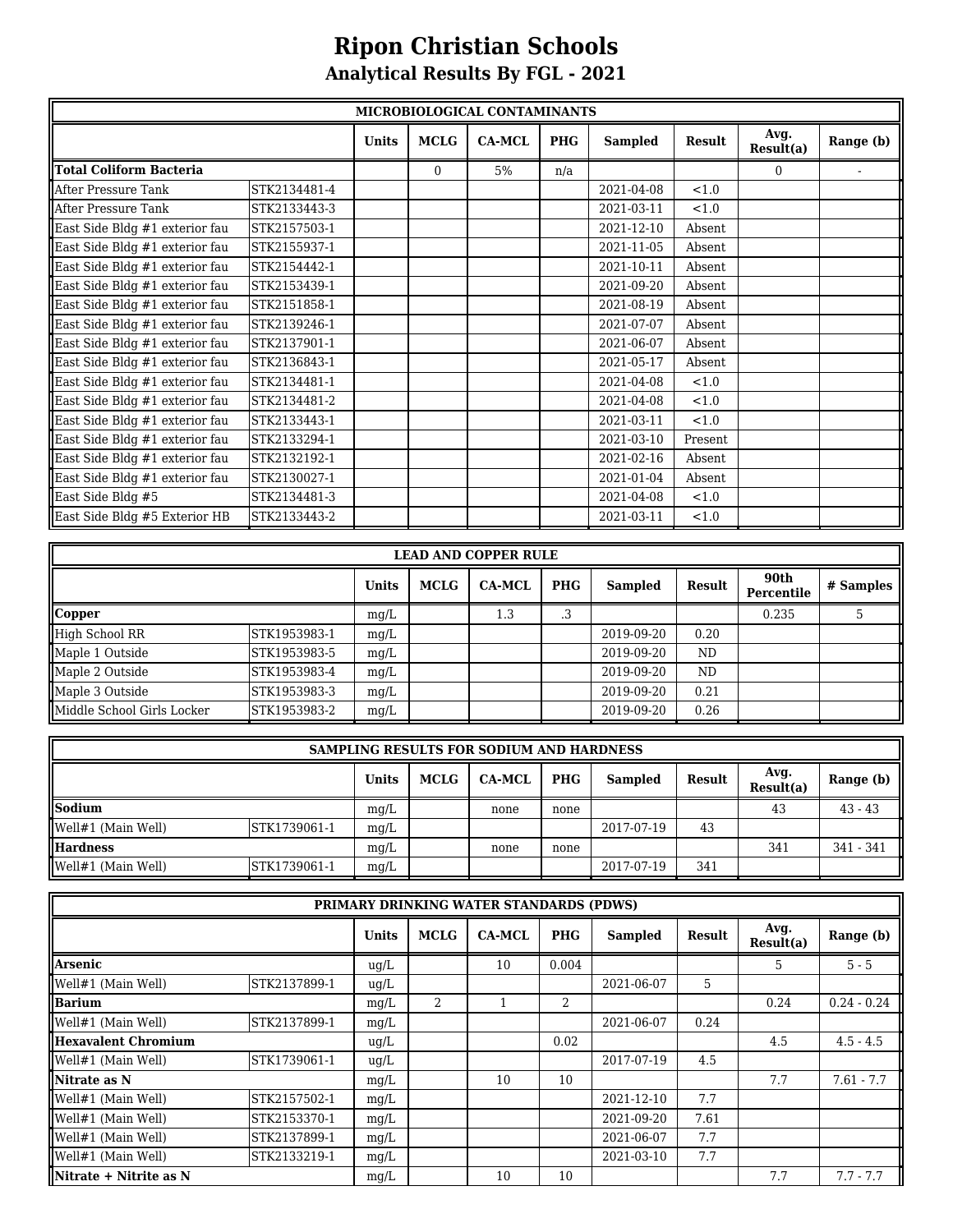| Well#1 (Main Well)          | STK1739061-1 | mq/L  |       |      |      | 2017-07-19 | 7.7       |           |               |
|-----------------------------|--------------|-------|-------|------|------|------------|-----------|-----------|---------------|
| Gross Alpha                 |              | pCi/L |       | 15   | (0)  |            |           | 15.8      | $10.9 - 25.5$ |
| <b>I</b> Well#1 (Main Well) | STK2155936-1 | pCi/L |       |      |      | 2021-11-05 | 25.5      |           |               |
| Well#1 (Main Well)          | STK2151857-1 | pCi/L |       |      |      | 2021-08-19 | 11.3      |           |               |
| Well#1 (Main Well)          | STK2136788-1 | pCi/L |       |      |      | 2021-05-17 | 10.9      |           |               |
| Well#1 (Main Well)          | STK2132191-1 | pCi/L |       |      |      | 2021-02-16 | 15.5      |           |               |
| cis-1,2-Dichloroethylene    |              | ug/L  | 100   | 6    | 100  |            |           | 5.4       | $4.3 - 5.8$   |
| Well#1 (Main Well)          | STK2157501-1 | ug/L  |       |      |      | 2021-12-10 | 5.8       |           |               |
| Well#1 (Main Well)          | STK2153369-1 | ug/L  |       |      |      | 2021-09-20 | 5.7       |           |               |
| Well#1 (Main Well)          | STK2137900-1 | ug/L  |       |      |      | 2021-06-07 | 5.8       |           |               |
| Well#1 (Main Well)          | STK2133220-1 | ug/L  |       |      |      | 2021-03-10 | 4.3       |           |               |
| Trichloroethylene (TCE)     |              | ug/L  |       | 5    | 1.7  |            |           | 2.7       | $2.4 - 2.8$   |
| Well#1 (Main Well)          | STK2157501-1 | ug/L  |       |      |      | 2021-12-10 | 2.7       |           |               |
| Well#1 (Main Well)          | STK2153369-1 | ug/L  |       |      |      | 2021-09-20 | 2.8       |           |               |
| Well#1 (Main Well)          | STK2137900-1 | ug/L  |       |      |      | 2021-06-07 | 2.7       |           |               |
| Well#1 (Main Well)          | STK2133220-1 | ug/L  |       |      |      | 2021-03-10 | 2.4       |           |               |
| llTotal Radium 228          |              | pCi/L | 0.019 | none | n/a  |            |           | <b>ND</b> | ND - 0.684    |
| Well#1 (Main Well)          | STK2151857-1 | pCi/L |       |      |      | 2021-08-19 | <b>ND</b> |           |               |
| Well#1 (Main Well)          | STK2136788-1 | pCi/L |       |      |      | 2021-05-17 | ND.       |           |               |
| Well#1 (Main Well)          | STK2132191-1 | pCi/L |       |      |      | 2021-02-16 | 0.684     |           |               |
| Uranium                     |              | pCi/L |       | 20   | 0.43 |            |           | 12.71     | $7.45 - 16.6$ |
| Well#1 (Main Well)          | STK2155936-1 | pCi/L |       |      |      | 2021-11-05 | 10.3      |           |               |
| Well#1 (Main Well)          | STK2151857-1 | pCi/L |       |      |      | 2021-08-19 | 7.45      |           |               |
| Well#1 (Main Well)          | STK2136788-1 | pCi/L |       |      |      | 2021-05-17 | 16.5      |           |               |
| Well#1 (Main Well)          | STK2132191-1 | pCi/L |       |      |      | 2021-02-16 | 16.6      |           |               |

| <b>SECONDARY DRINKING WATER STANDARDS (SDWS)</b> |              |              |      |               |            |            |        |                   |               |  |  |
|--------------------------------------------------|--------------|--------------|------|---------------|------------|------------|--------|-------------------|---------------|--|--|
|                                                  |              | <b>Units</b> | MCLG | <b>CA-MCL</b> | <b>PHG</b> | Sampled    | Result | Avg.<br>Result(a) | Range (b)     |  |  |
| <b>Chloride</b>                                  |              | mq/L         |      | 500           | n/a        |            |        | 97                | $97 - 97$     |  |  |
| Well#1 (Main Well)                               | STK1739061-1 | mq/L         |      |               |            | 2017-07-19 | 97     |                   |               |  |  |
| Specific Conductance                             |              | umhos/cm     |      | 1600          | n/a        |            |        | 937               | 937 - 937     |  |  |
| Well#1 (Main Well)                               | STK1739061-1 | umhos/cm     |      |               |            | 2017-07-19 | 937    |                   |               |  |  |
| <b>Sulfate</b>                                   |              | mq/L         |      | 500           | n/a        |            |        | 43.8              | $43.8 - 43.8$ |  |  |
| Well#1 (Main Well)                               | STK1739061-1 | mg/L         |      |               |            | 2017-07-19 | 43.8   |                   |               |  |  |
| <b>Total Dissolved Solids</b>                    |              | mq/L         |      | 1000          | n/a        |            |        | 520               | $520 - 520$   |  |  |
| Well#1 (Main Well)                               | STK1739061-1 | mg/L         |      |               |            | 2017-07-19 | 520    |                   |               |  |  |

| UNREGULATED CONTAMINANTS           |              |              |      |               |            |                |        |                   |                   |  |
|------------------------------------|--------------|--------------|------|---------------|------------|----------------|--------|-------------------|-------------------|--|
|                                    |              | <b>Units</b> | MCLG | <b>CA-MCL</b> | <b>PHG</b> | <b>Sampled</b> | Result | Avg.<br>Result(a) | Range (b) $\vert$ |  |
| llVanadium                         |              | ug/L         |      | <b>NS</b>     | n/a        |                |        | 28                | $28 - 28$         |  |
| $\sqrt{\text{Well#1}}$ (Main Well) | STK2137899-1 | ug/L         |      |               |            | 2021-06-07     | 28     |                   |                   |  |

| <b>ADDITIONAL DETECTIONS</b>       |              |       |             |               |            |                |        |                   |               |  |  |
|------------------------------------|--------------|-------|-------------|---------------|------------|----------------|--------|-------------------|---------------|--|--|
|                                    |              | Units | <b>MCLG</b> | <b>CA-MCL</b> | <b>PHG</b> | <b>Sampled</b> | Result | Avg.<br>Result(a) | Range (b)     |  |  |
| llCalcium                          |              | mq/L  |             |               | n/a        |                |        | 92                | $92 - 92$     |  |  |
| $\sqrt{\text{Well#1}}$ (Main Well) | STK1739061-1 | mg/L  |             |               |            | 2017-07-19     | 92     |                   |               |  |  |
| Magnesium                          |              | mg/L  |             |               | n/a        |                |        | 27                | $27 - 27$     |  |  |
| $\sqrt{\text{Well#1}}$ (Main Well) | STK1739061-1 | mq/L  |             |               |            | 2017-07-19     | 27     |                   |               |  |  |
| $\ _{pH}$                          |              | units |             |               | n/a        |                |        | 7.6               | $7.6 - 7.6$   |  |  |
| $\sqrt{\text{Well#1}}$ (Main Well) | STK1739061-1 | units |             |               |            | 2017-07-19     | 7.6    |                   |               |  |  |
| Alkalinity                         |              | mg/L  |             |               | n/a        |                |        | 250               | $250 - 250$   |  |  |
| Well#1 (Main Well)                 | STK1739061-1 | mg/L  |             |               |            | 2017-07-19     | 250    |                   |               |  |  |
| Aggressiveness Index               |              |       |             |               | n/a        |                |        | 12.4              | $12.4 - 12.4$ |  |  |
| $\sqrt{\text{Well#1}}$ (Main Well) | STK1739061-1 |       |             |               |            | 2017-07-19     | 12.4   |                   |               |  |  |
| Langelier Index                    |              |       |             |               | n/a        |                |        | 0.5               | $0.5 - 0.5$   |  |  |
| $\sqrt{\text{Well#1}}$ (Main Well) | STK1739061-1 |       |             |               |            | 2017-07-19     | 0.5    |                   |               |  |  |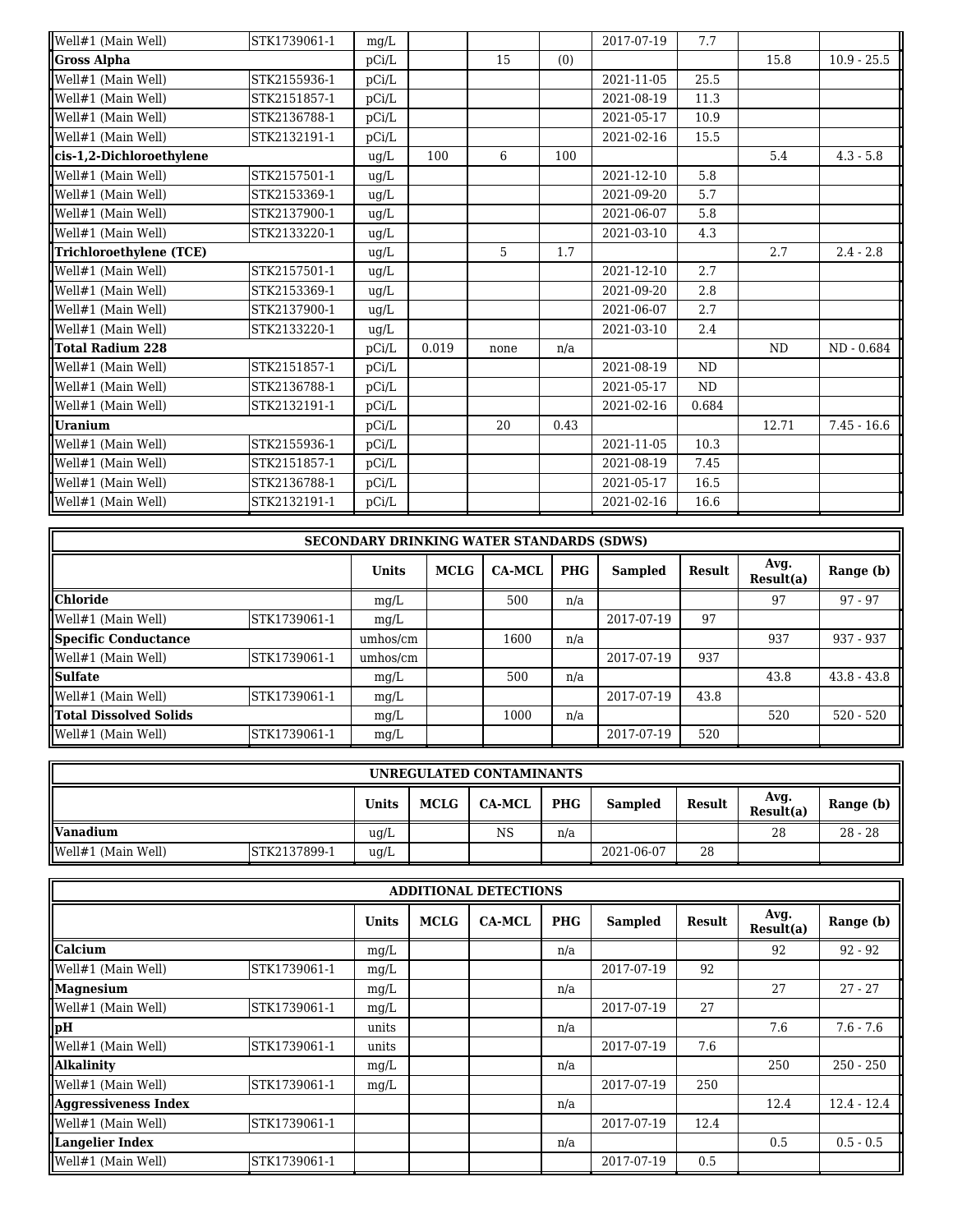| DETECTION OF DISINFECTANT/DISINFECTANT BYPRODUCT RULE |              |              |             |               |            |            |           |                   |           |  |  |
|-------------------------------------------------------|--------------|--------------|-------------|---------------|------------|------------|-----------|-------------------|-----------|--|--|
|                                                       |              | <b>Units</b> | <b>MCLG</b> | <b>CA-MCL</b> | <b>PHG</b> | Sampled    | Result    | Avg.<br>Result(a) | Range (b) |  |  |
| <b>Chlorine</b>                                       |              | mg/L         |             | 4.0           | 4.0        |            |           | 0.00              | $ND -$    |  |  |
| Well#1 (Main Well)                                    | STK2134481-5 | mq/L         |             |               |            | 2021-04-08 | <b>ND</b> |                   |           |  |  |
| $\sqrt{\text{Well#1}}$ (Main Well)                    | STK2133443-4 | mq/L         |             |               |            | 2021-03-11 | <b>ND</b> |                   |           |  |  |
| Average Well#1 (Main Well)                            |              |              |             |               |            |            |           |                   |           |  |  |